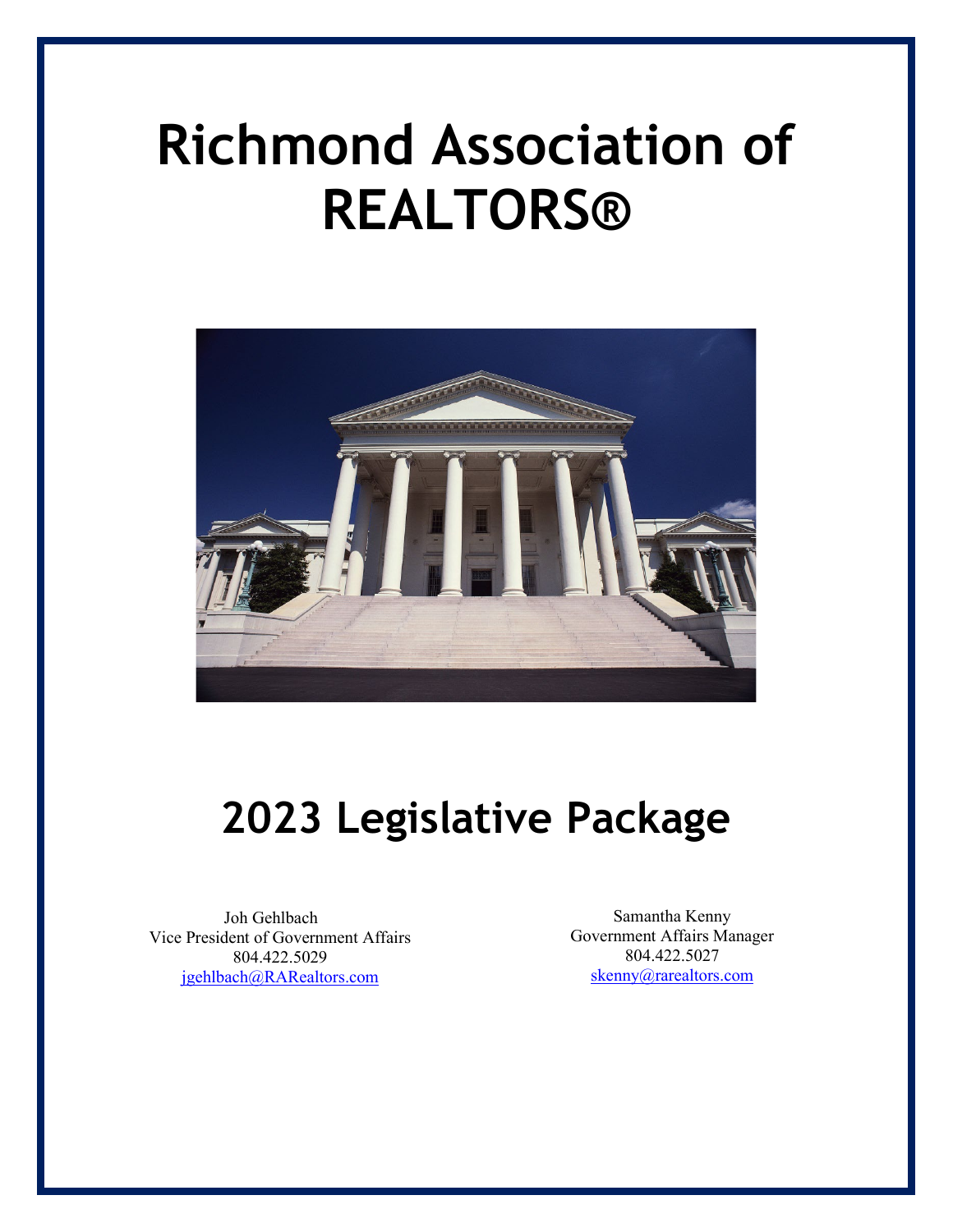## **2023 Legislative Requests**

#### **Comprehensive Review of the Property Owners' Association Act**

**Issue:** The last comprehensive review of the Property Owners' Association Act was completed in 2008. Despite the changes, the REALTORS® Government Affairs team has sought additional amendments to the Act nearly every year. Solutions have had limited affect.

**Position:** The Richmond Association of REALTORS® supports a comprehensive review of the Property Owners' Association Act to better serve the needs of all parties involved. Issues addressed may include, but not be limited to the following:

- Delivery of a disclosure packet
- Partial or illegible packets
- Posting packets online
- Timeliness of unit inspections
- Zoning compliant uses (Group homes, accessory dwelling units, childcare etc)

#### **Disclosure of Licensure & Employment Status**

**Issue:** Title 54.1-2106.1 of the Code of Virginia states that no one shall act as a real estate salesperson without a salesperson's license from the Real Estate Board. Licenses are granted by the Board to individuals who have completed specific educational requirements and then maintained by the licensee completing additional continuing education requirements. These requirements are in place to not only protect the licensee, but also the consumer; therefore, unlicensed sale agents should be required to disclose to the consumer the nature of their employment and if there is any conflict of interest.

**Position:** The Richmond Association of REALTORS® supports legislation requiring new construction sale agents to disclose whether they hold a real estate license and their employment relationship with the builder.

#### **Virginia Fair Housing Act: Affordable Housing**

**Issue:** In 2021, the Virginia General Assembly adopted a new section of the Virginia Fair Housing Act (§36-96.3C) that prohibits local government, its employees, or commissions from discriminating in the application of local land use ordinances or permitting of housing developments based on the real or perceived income level of the expected occupants if their income is at or below 80 percent of the area median income (AMI). The section further states that "It shall not be a violation of this chapter if land use decisions or decisions relating to the permitting of housing developments are based upon considerations of limiting high concentrations of affordable housing." While well intended, this final sentence is vague enough as to render the preceding prohibition meaningless. Localities can point to an unquantified threshold of "high concentration of affordable housing" to circumvent the fair housing prohibition. Furthermore, local governments already have tools at their disposal to prevent the concentration of affordable housing by using comprehensive plans and zoning code ordinances. As a result, this clause is duplicative at best and detrimental to the development of affordable housing at worst.

**Position:** The Richmond Association of REALTORS® supports legislation striking "It shall not be a violation of this chapter if land use decisions or decisions relating to the permitting of housing developments are based upon considerations of limiting high concentrations of affordable housing" or adding a level of specificity to the code in order to prevent the sentence from being used as a loophole.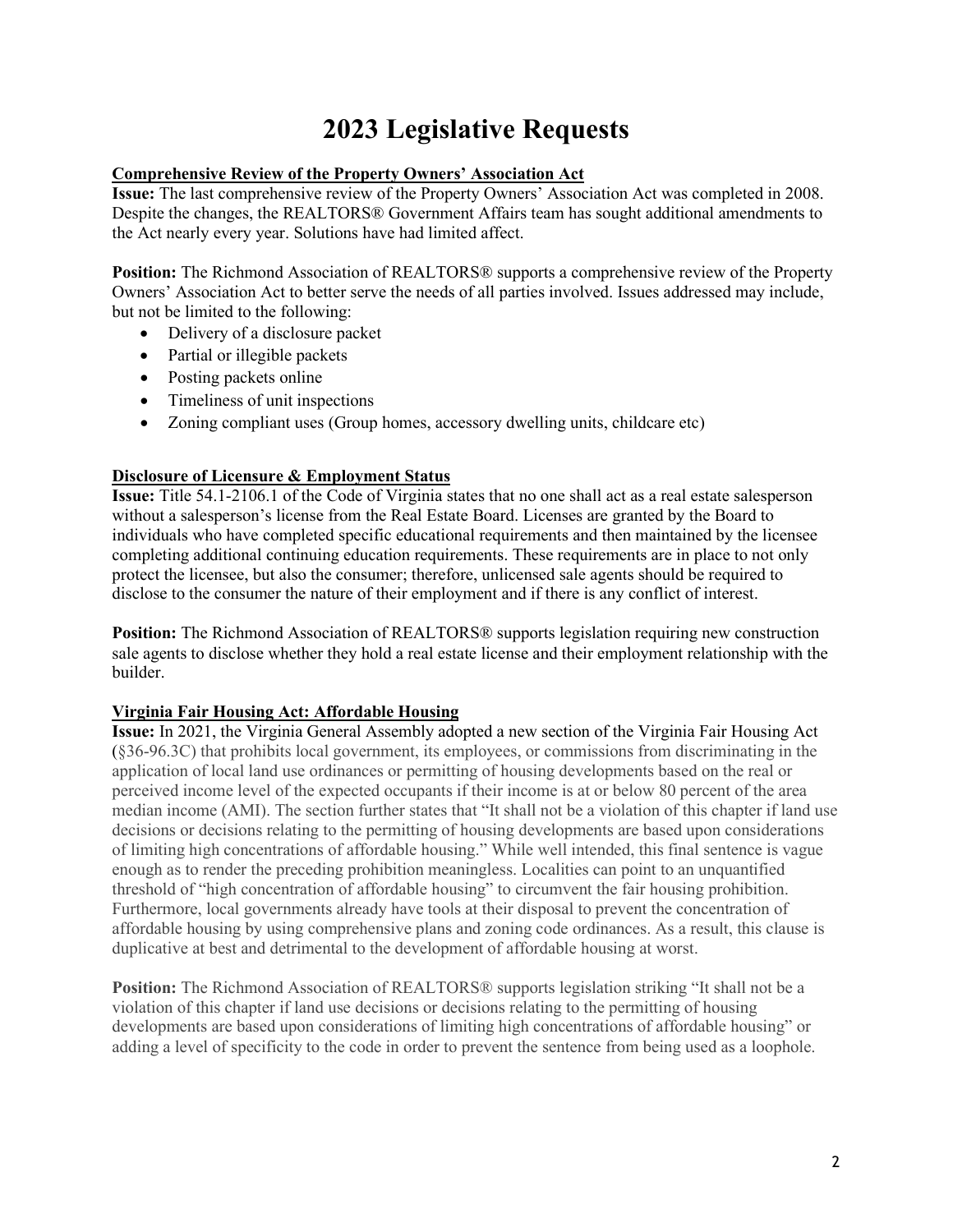## **Standing Positions**

### **Commerce**

#### **Economic Development Incentives**

**Issue:** Virginia often finds itself in highly competitive battles with other states to attract industry and jobs to the Commonwealth. To lure desirable industries, states offer incentives.

**Position:** The Richmond Association of REALTORS® supports the philosophy of providing relocating businesses, as well as existing businesses, with fiscally responsible incentive packages.

#### **Enterprise Zones**

**Issue:** Enterprise zones are a state tool designed to encourage economic activity in underperforming urban areas. The State Enterprise Zone Program seeks to facilitate neighborhood revitalization as well as provide incentives for small businesses to create jobs.

**Position:** The Richmond Association of REALTORS® supports the expansion and enhancement of the state's Enterprise Zone Program.

## **Land Use and Property Rights**

#### **Adequate Public Facilities (APF) Ordinances**

**Issue:** Adequate Public Facilities (APF) ordinances enable local governments to defer indefinitely or deny a rezoning proposal based on the locality's assessment that existing infrastructure is "inadequate" to support new development. Under these proposals, there is no obligation on the part of local governments to provide the needed infrastructure. Virginia legal precedent has established that the provision of roads, schools, parks and other public facilities is primarily a responsibility of government. An APF ordinance used as a no-growth tool would severely damage the real estate industry.

**Position:** The Richmond Association of REALTORS<sup>®</sup> supports sound local planning principles and an appropriately planned and funded Capital Improvement Plan. RAR opposes legislation that would require the existence of adequate public facilities prior to, or concurrent with, the governmental approval of a project or planned development.

#### **Cash Proffers for New Construction**

**Issue:** Local governments impose cash proffers upon residential lots at the time of rezoning in order to finance local infrastructure. Cash proffers artificially increase the cost of housing. Unlike other local revenue sources, there are no statutory caps or restrictions on the rate of increase.

**Position:** The Richmond Association of REALTORS® opposes cash proffers. The Association supports equitable, broad-based methods to fund local infrastructure.

#### **Chesapeake Bay Preservation Act**

**Issue:** The Chesapeake Bay Preservation Act (CBPA) outlines water quality protection measures for the Bay and its tributaries. The Act requires local governments to incorporate into their local comprehensive plans, zoning ordinances, subdivision ordinances and erosion and settlement control ordinances, water quality protection measures which define and protect environmentally sensitive lands.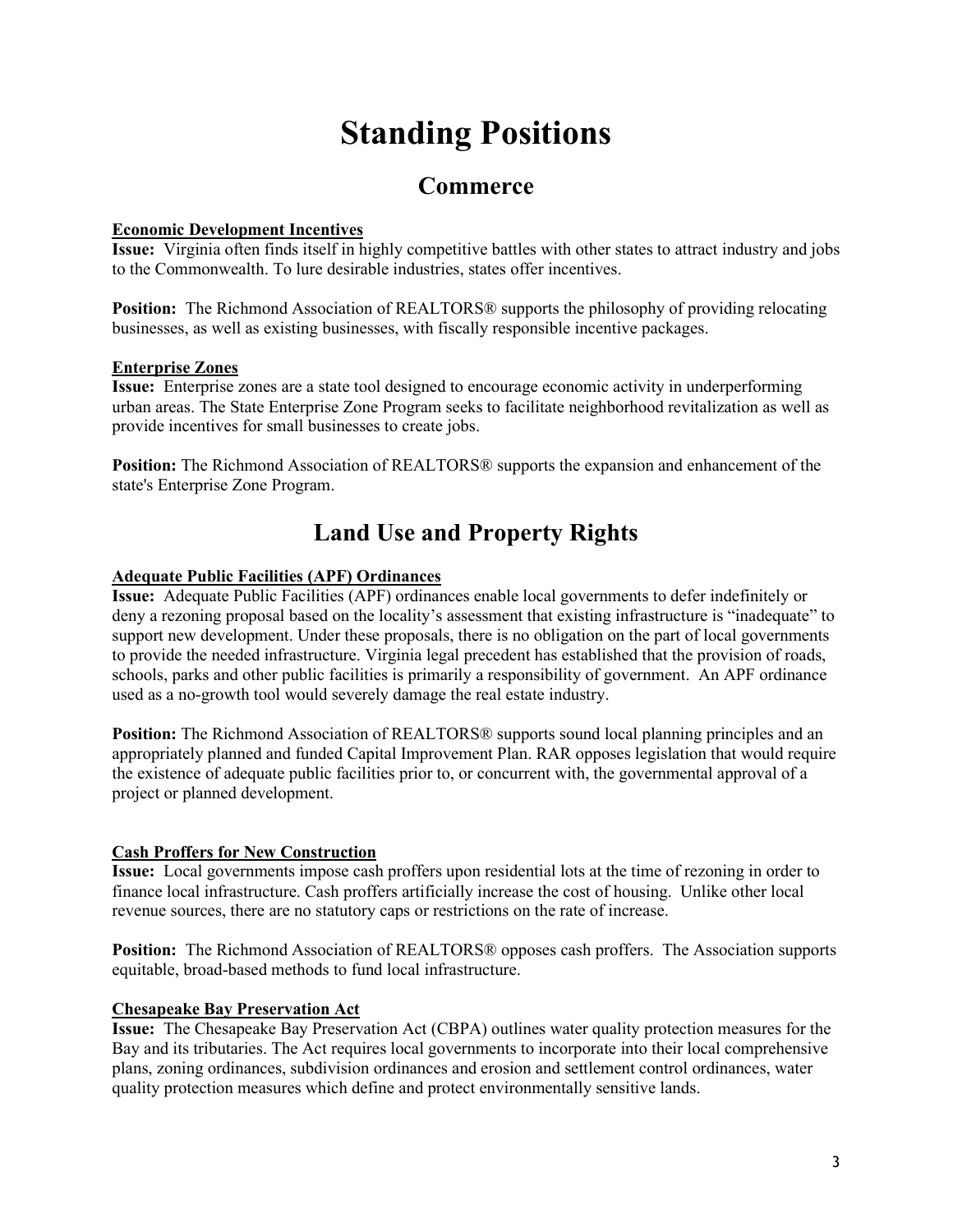**Position:** The Richmond Association of REALTORS® is concerned about achieving a balance between a healthy Chesapeake Bay and a strong, viable economy in Virginia. RAR opposes any unreasonable efforts to expand the CBPA beyond its already existing limits. In addition, RAR will continue to support reasonable and fair regulations that promote a balance between economic growth, the protection of private property rights and the preservation of the environment, while opposing any initiatives that exceed these criteria.

#### **Dillon Rule**

**Issue:** Virginia is considered a "Dillon Rule" state, which means that local governments are considered political subdivisions of the state and possess only those powers that the state explicitly grants them. The Dillon Rule serves as the foundation for Virginia's attractive business climate. Because of this important doctrine, businesses know that laws and regulations will vary little between different jurisdictions.

**Position:** The Richmond Association of REALTORS® opposes any efforts to weaken the Dillon Rule doctrine.

#### **Short Term Rentals**

**Issue:** Attempts by localities to limit or outright ban short term rentals in a private home infringe upon a citizen's private property rights.

**Position:** RAR supports the rights of private citizens to use their property as they see fit, provided said use complies with current zoning ordinances.

## **Local Planning**

#### **Central Virginia Transportation Authority**

**Issue:** In 2020, the Virginia General Assembly passed legislation to create the Central Virginia Transportation Authority (CVTA). The Authority is made up of the localities in Planning District 15 and derives its revenue from a combination of regional sales and gas taxes. Revenue is then dispersed in the following manner: 15% to the Greater Richmond Transit Company, 35% to be utilized for regional transportation projects, and 50% to be returned proportionally to the member localities. Local governments are permitted to use the funds returned to them on road construction, maintenance, and expansion, sidewalks, trails, mobility services, and transit. The creation of the CVTA is a historic moment for the region and gives localities the autonomy to decide their own transportation development futures.

**Position:** The Richmond Association of REALTORS<sup>®</sup> supports the mitigation of congestion and encourages the localities and the CVTA to look beyond the creation of superhighways that negatively impact property values, communities, and the environment. Other regions, including Northern Virginia, have historically looked to the creation and expansion of highways to absolve traffic issues. This has not been effective. According to a 2019 Virginia Department of Transportation study, it would cost \$12.5 billion to add an additional travel lane on I-95 between Stafford and Northern Virginia. The model showed that this significant investment had little to no improvement in congestion levels. Instead, the study concluded by offering multimodal transportation alternatives to alleviate pressure on roadways. Here in Central Virginia, the CVTA presents our region with a unique opportunity to head off massive congestion issues before they truly begin. While we understand that sometimes large roadways will be needed to accommodate new development, we encourage the member localities and the Authority to prioritize public transportation, complete streets, and multimodal transportation alternatives.

#### **The Intersection of Density and Affordability**

**Issue:** The majority of residential land in the Richmond Region is zoned for single family homes on large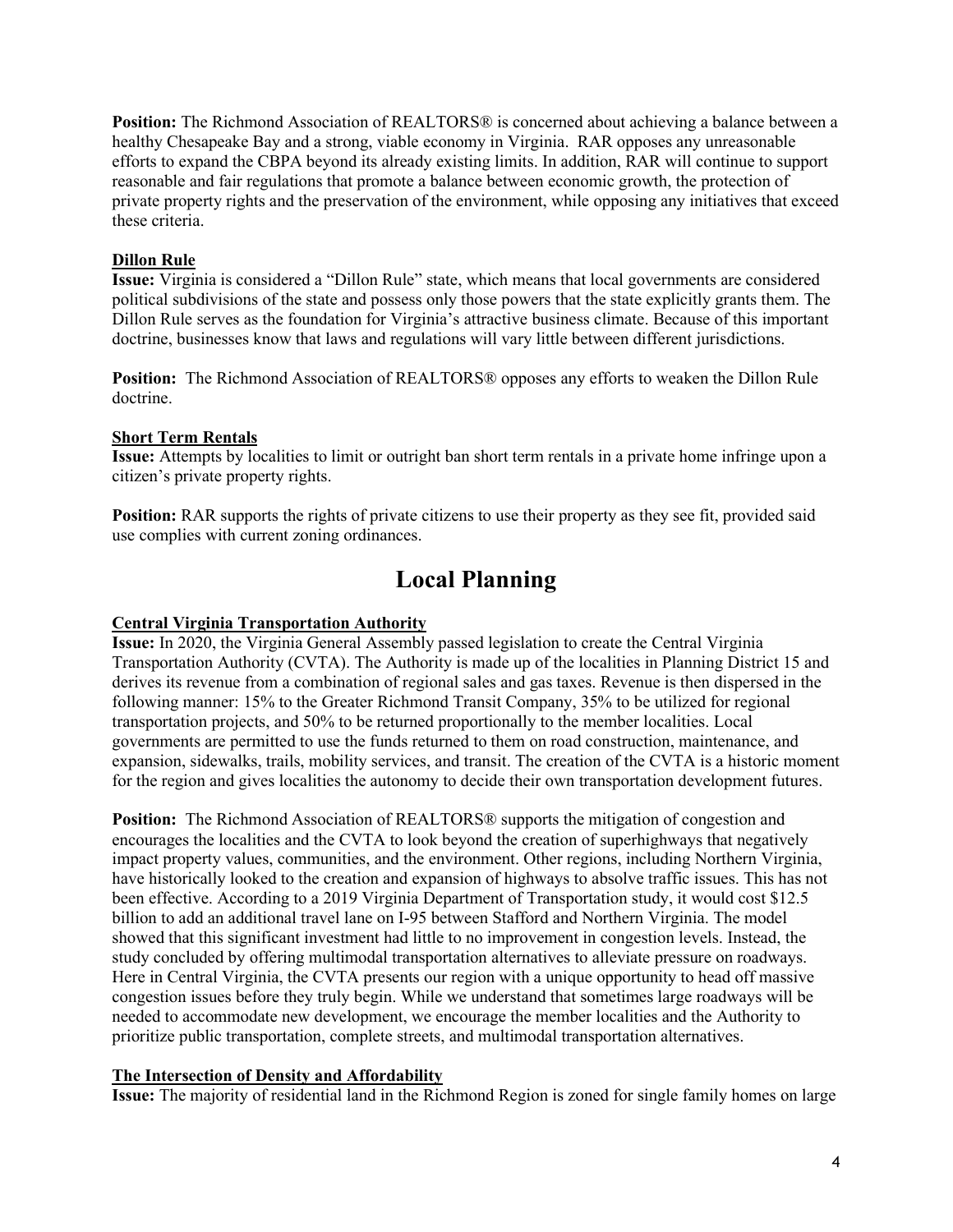lots. According to the National Association of Homebuilders, the average cost for a build-ready lot is \$91,996 and is roughly 20% of the final costs to build a single family house. As costs for labor and building materials continue to rise, the easiest way to bring down home prices and increase supply is to build more homes on less land. In other words, to increase density.

**Position:** The Richmond Association of REALTORS<sup>®</sup> knows that there is a housing shortage. This shortage is driving up prices and pushing homeownership further out of reach for the average American. RAR supports locality led efforts, via comprehensive plans and zoning ordinance reviews, to increase density.

#### **Funding of Local Infrastructure Needs**

**Issue:** The challenge of how to pay for growth often receives attention during General Assembly sessions. To pay for infrastructure, local governments often seek to impose various taxes upon the housing industry such as impact fees, transfer taxes, and recordation fees. These proposals would increase the cost of housing as well as diminish the stock of available affordable housing.

**Position:** The Richmond Association of REALTORS® supports broad-based methods to fund local infrastructure needs.

#### **Housing Choice**

**Issue:** Over a third of households in Central Virginia are housing cost burdened, meaning they spend over 30% of their income on housing costs. Additionally, median housing costs across the region have increased faster than median incomes. The lack of affordable housing is not unique to Central Virginia. Across the Commonwealth and the nation, there simply is not enough supply to meet the demand.

**Position:** The Richmond Association of REALTORS® supports local government planning efforts to diversify housing stock and provide residents with a variety of housing choices affordable across the income spectrum.

#### **Local Real Estate Sign Ordinances**

**Issue:** Temporary, off-site signs placed along the roadway and private property are valuable in directing the public to a property which is listed for sale or lease. However, unregulated and overuse of signs results in both the pollution of the roadside and the neighborhood character.

**Position:** The Richmond Association of REALTORS<sup>®</sup> opposes efforts to impose unreasonable restrictions on the use of temporary directional signs located outside of the VDOT right-of-way, but supports the implementation of careful, targeted sign ordinances to preserve our environment and neighborhood aesthetic.

#### **Regional Cooperation**

**Issue:** Regional cooperation can provide essential services (e.g. water, sewer, waste management, transportation) to citizens at reduced costs by eliminating duplication of effort and bureaucracy. Regional cooperation is critical to sustaining and enhancing economic development efforts.

**Position:** The Richmond Association of REALTORS® encourages all local governments to explore the cost-saving potential of regional cooperation. The General Assembly should continue to develop incentives for local governments to join in regional, cooperative efforts to provide services to citizens and to enhance the region's economic competitiveness.